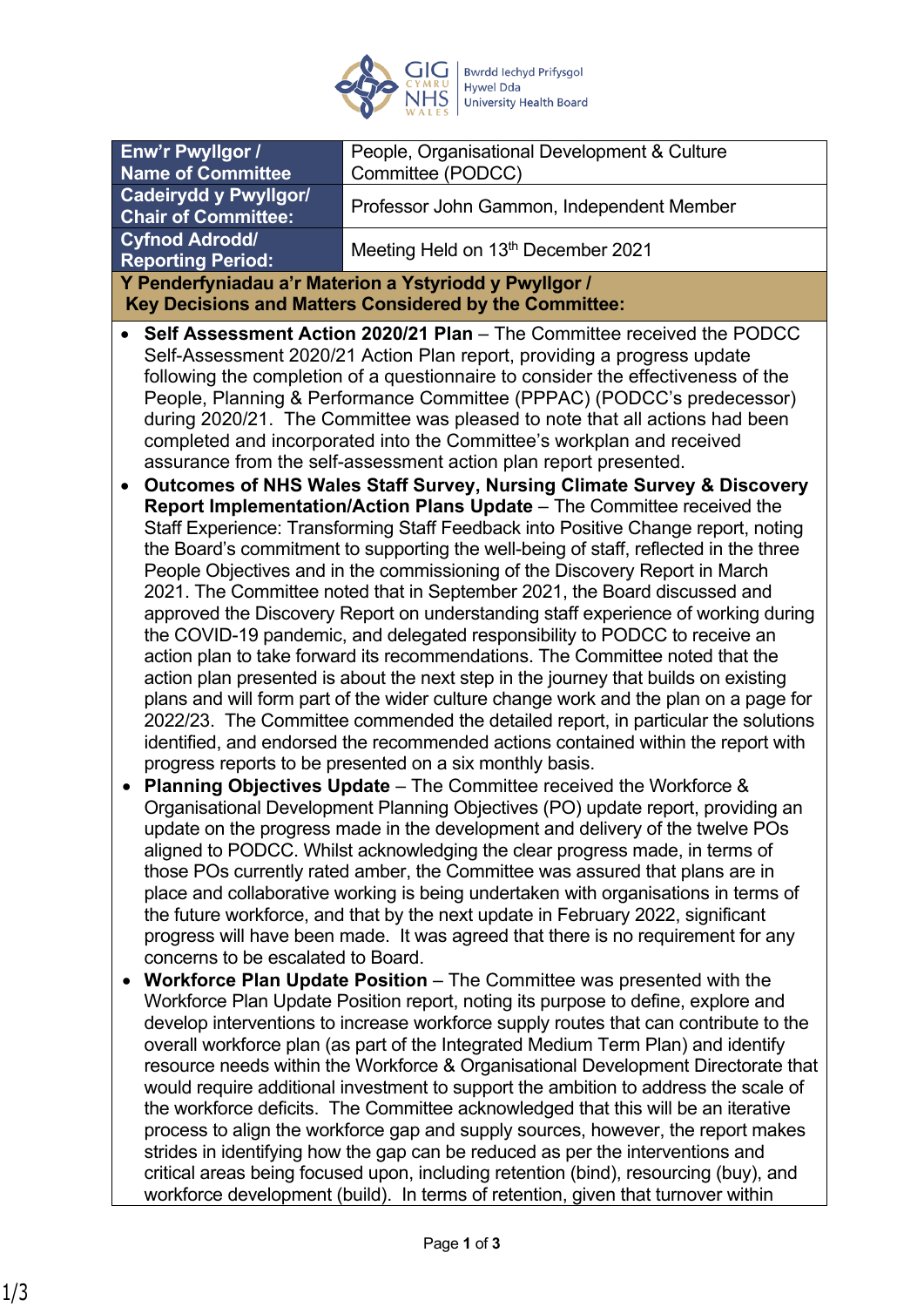HDdUHB is one of the highest reported turnovers across NHS Wales, with retirement age the highest reason, the aim will be to reduce the current turnover rate by 1% with the intention that within an 18-month period, turnover is reduced by 3%. In terms of resourcing, as at October 2021, there was a vacancy factor of circa 950 whole time equivalent across all staff groups. Modelled supply based on interventions suggests that if demand and supply can be aligned, the deficits can be significantly reduced. It is therefore the intention to recruit from overseas to address the short to medium term deficit position, whilst developing the local workforce. In terms of workforce development, recognising that there are a number of healthcare support workers who wish to progress to become registered nurses, and the substantial amount of applications received for HDdUHB's apprenticeship scheme, there is clear evidence that these are career pathways that the population of HDdUHB wish to pursue. The identification of additional placements for apprentices is being considered which could result in increasing the number of apprentices to 100 per year. The Committee noted that following discussion at Executive Team, a sub-group would be established to oversee the three separate elements and to ensure that programmes are delivered within agreed timescales. The Committee supported and was assured by the Workforce Plan Update report, noting the indicative costs and requirement for further scoping and development work.

- **Medical Engagement Scale Survey Results/Comparison Report** The Committee was presented with the Medical Engagement Scale (MES) Survey Results/Comparison report, noting that the MES is a survey instrument that assesses the level of engagement of the medical workforce with the goals of the organisation in which they work, comprising 30 items that combine to form 10 scales, including an overall engagement index. In June 2021, an all-Wales survey was conducted monitoring engagement of medical staff and in total, 222 members of staff within HDdUHB completed the survey. The Committee was pleased to note that a number of actions are already making progress and received assurance on the actions being undertaken to further develop relationships with the medical staff cohort.
- **Black, Asian and Minority Ethnic (BAME) Advisory Group** The Committee was presented with the BAME Advisory Group update report, noting that since its inception in June 2020, the Group has taken forward a range of actions to address inequality for minority ethnic staff, across a number of key thematic areas: raising awareness of diversity and inclusion; supporting staff; reviewing organisational data; and strengthening management awareness, capacity and capability about diversity and inclusion issues. The Committee expressed gratitude for the encouraging report and was pleased to note the tangible outcomes in terms of initiatives and actions being undertaken which are having a positive impact on staff within HDdUHB.
- **Integrated Performance Assurance Report**  The Committee was presented with the Performance Assurance & Workforce Metrics report, including an update on workforce metrics as well as key performance indicators, which provide assurance of delivery against objectives and nationally set targets. It was noted that the Workforce & OD Directorate is in the process of reviewing all of its strategic objectives to identify primary and secondary measures which have a clear line of sight to the strategic objective and that a future version of the report would include a section of key performance indicators for the strategic objectives. The Committee noted the report and welcomed the anticipated refined format being prepared for February 2022, which will include the dashboard to monitor performance against the national delivery framework targets and key performance indicators for the strategic objectives.